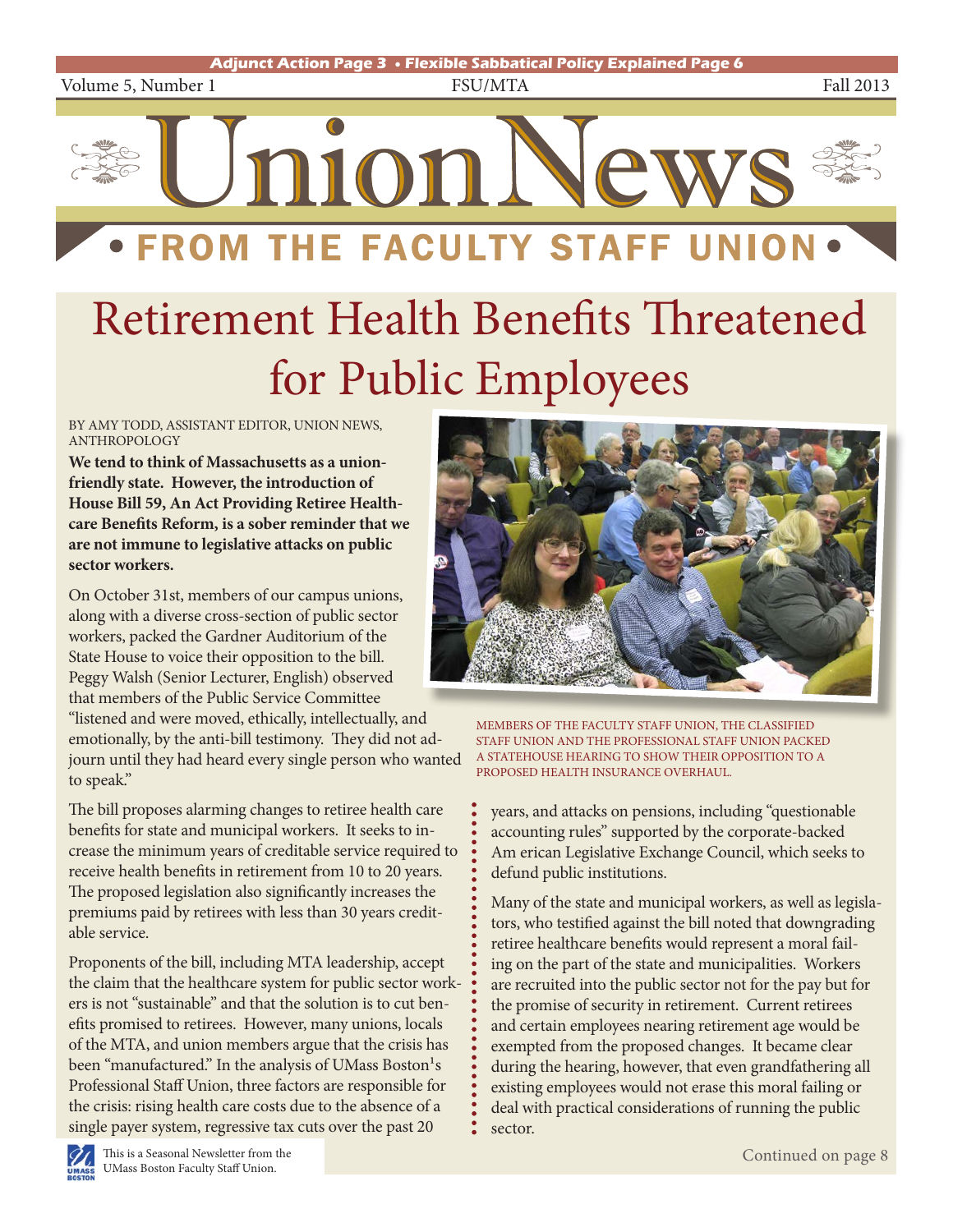

**Onten** 

#### RETIREE HEALTH BENEFITS THREATENED AMY TODD................................... PAGE 1 LETTER TO COLLEAGUES CATHERINE LYNDE................... PAGE 2 ADJUNCT ACTION JENNIFER BERKSHIRE.............. PAGE 3

A FACULTY MEMBER FOR MTA PRESIDENT? DAN CLAWSON........................... PAGE 4

INTERVEW WITH GILLIAN MASON, SCHOLARS FOR SOCIAL JUSTICE JENNIFER BERKSHIRE.............. PAGE 5

FLEXIBLE SABBATICAL POLICY EXPLAINED MICKEY GALLAGHER............... PAGE 6 CALENDAR OF EVENTS ........... PAGE 7

ENGLISH DEPARTMENT NOW HOME TO OFFICIAL FSU SUBCOMMITTEE JOHN HESS ................................... PAGE 7

Please send letters to the editor, comments, questions and suggestions to the Faculty Staff Union. fsu@umb.edu, 617-287-6295

Union News is a publication of the Faculty Staff Union at UMass Boston.

Editor: Jennifer C. Berkshire

Assistant Editor: Amy Todd

Writers for this issue, Spring 2013: Jennifer Berkshire, Michelle Gallagher, John Hess, Catherine Lynde, Lorenzo Nencioli and Amy Todd.

Photo credit page 1: Amy Todd Photo credit page 3: Rene Theberge Photo credit page 5: Marilyn Humphries

For past issues of Union News, a list of union officers, information about the union contract and other matters visit the website: www.fsu.umb.edu

Design by Raphael Brickman www.raphaelbrickman.com.

## *Letter from the President*

*Dear Colleagues*:

Welcome to the 8th issue of *Union News*. As usual we've got interesting stories about, for example, the proposed retirees' health insurance changes and the non-tenure track organizing going on around Boston.

#### **Salary Raises**

I remind you that you'll get the last negotiated raise for this contract in January 2014. You'll get an average of a 1.75% salary increase; 0.50% is across the board and 1.25% is merit.

#### **Negotiating Parking & Transportation**

The FSU (with other UMB unions) continues to try to engage the administration in negotiations over parking and transportation. We have not had a response from them to our latest proposal. Note that there has been no increase in parking rates since we began this process over 2 years ago – which is itself a good thing.

#### **ORP section 60 Pension Reform legislation**

Those of you in the ORP retirement system have been notified that you will be given a one-time opportunity to switch to the state retirement system (SERS) sometime this Spring. We've sent you a recent email suggesting you start thinking now about whether you want to switch or not. For some of you, switching can make a substantial difference in your expected retirement income. (This legislation is due to several years of effort by Massachusetts' public higher education unions).

#### **Our next collective bargaining agreement**

We start bargaining our new contract this Spring. We have a negotiations committee which determines which issues will be put on the table; (much of this is based on the bargaining survey you completed earlier this fall). Anyone is welcome to help out; our next meeting is Tuesday, December 3rd, 12:30, in the FSU office. The bargaining team (who will do the actual bargaining with the administration) includes Christopher Fung, Marlene Kim, Jonathan Millman, Tina Mullins and Amy Todd. ■

Catherine Lynde, FSU President

#### FSU SAYS FAREWELL TO DANIEL FINN

LORENZO NENCIOLI, MEMBERSHIP COORDINATOR, UMASS FACULTY STAFF UNION

On August 15th, 2013, FSU Administrative Assistant **Daniel Finn** said goodbye to the FSU and to UMass Boston to pursue a law degree. Daniel, who is a UMB alumnus, worked for the FSU for one year. He came to us with a passion for social justice and for public higher education (during his time at UMass he also worked for the Campaign for the Future of Higher Education). He also came with a singular devotion to detail that allowed him to perform the complicated administrative tasks of the FSU with great skill. Daniel was a lively presence in the union office and we are sorry to see him go. We wish him all the best on his future endeavors. But luckily for us, we have **Michelle Tsiakaros** to fill his shoes. Michelle started as the new FSU Administrative Assistant in late August. She also has a background in social justice and labor activism having volunteered for Massachusetts Jobs with Justice. We are very happy to have her on board. ■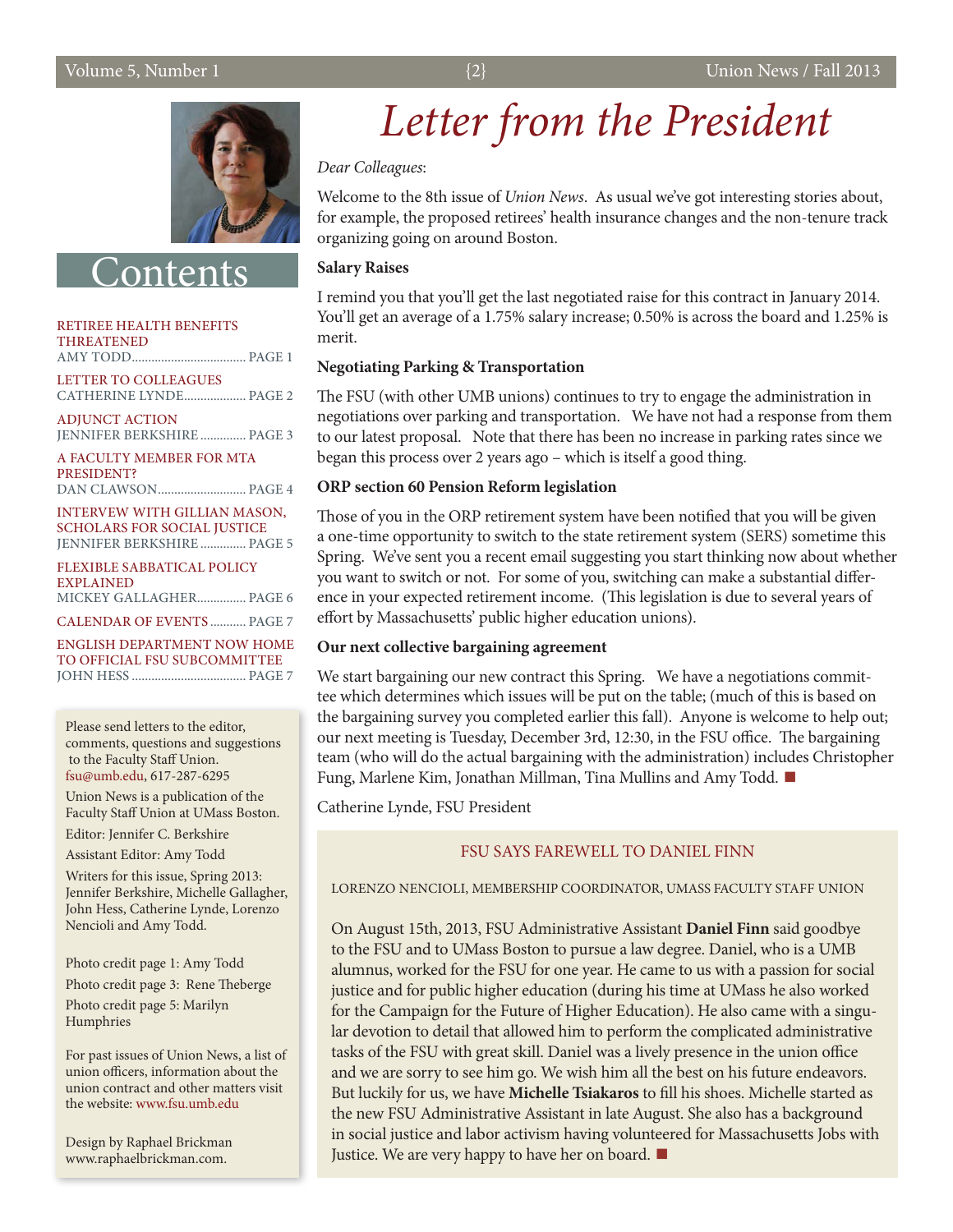### Adjunct Action

 $\bullet$ 

JENNIFER BERKSHIRE, NEWSLETTER EDITOR

**Adjunct faculty members at Tufts University recently voted to unionize, becoming part of Adjunct Action, a new adjunct organizing initiative backed by SEIU. The Tufts faculty are part of a growing adjunct uprising around the country and right here in the Boston area.**  Adjuncts say that unionizing represents their best hope of improving wages, benefits and working conditions.

What's behind the uptick in organizing? Adjuncts say that the answer can be found in the numbers. According to a recent New York Times story, part-time and non-tenure track faculty now represent upwards of 75 percent of the academic teaching force. And even as tuition costs have soared, spending on instruction has declined. The result: an enormous pool of increasingly restive academic laborers.



EMERSON STUDENTS SHOW THEIR SUPPORT FOR THE EFFORTS OF BOSTON AREA ADJUNCT FACULTY TO UNIONIZE.

According to SEIU, part-time faculty held 50 percent of teaching jobs at colleges, up from 22 percent in 1970. Adjuncts on average earn about \$3,000 per three-credit course. About 80 percent of adjuncts do not get health insurance from their college and about 86 percent do not receive retirement benefits. Here in the Boston area, the numbers of non-tenured faculty are even higher. According to SEIU, 66.8 percent of Boston-are instructors are non-tenure track and 42 percent are part-time.

In April, SEIU convened a city-wide kickoff for Adjunct Action, drawing more than 100 adjuncts from area schools. The event also drew supportive students from Tufts, Northeastern and Emerson. Speakers including

Maria Maisto, an adjunct professor and a founder of the New Faculty Majority, an organization that works to advance professional equity for contingent faculty, told the crowd that student learning outcomes are inextricably linked to the conditions their professors work under. "Faculty working conditions are student learning conditions," she said. "If faculty working conditions continue to decline, both they and students suffer," she said.

Adjunct Action organizing director Todd Ricker, the organizing director for the Adjunct Action, told adjuncts that the decision about whether or not to organize comes down to a simple question: "Do you want things to change or do you want things to remain the same?" he asked. "Forming a union is easy," Ricker added, "but it's not simple," requiring patience, dedication and a willingness to face institutional resistance.

Adjuncts at Bentley College in Waltham know exactly

what Ricker is talking about. They recently came up short in their bid to form a union of adjuncts there, losing an election by two votes —98 in favor, 100 against. The adjuncts are appealing the result of the vote. One adjunct, who asked not to be identified, says that he's hopeful that he and his contingent colleagues will ultimately prevail.

*The appeal is still pending, so the final chapter in the story remains unwritten. But the success rate of follow-up elections is generally good, and this won't be the last try. The Bentley administration's herculean efforts to ensure defeat yielded only a razor-thin margin facilitated by the government shutdown, hopefully a rare event. Recent conversations with Bentley employees in several categories* 

*reveal that many staff and faculty believe that collective bargaining will improve conditions at work.* 

Even as Bentley adjuncts await the results of their appeal, adjuncts on other area campuses are planning their own organizing efforts. At a November 1st Adjunct Symposium organized by Adjunct Action, contingent faculty members came together, including via social media, to chart the next stage of this unique city-wide effort. One likely arena: Northeastern University which is home to an estimated 1,400 adjuncts.  $\blacksquare$ 

*To find out more about the Adjunct Action campaign visit http://adjunctaction.org/category/boston-campaign/*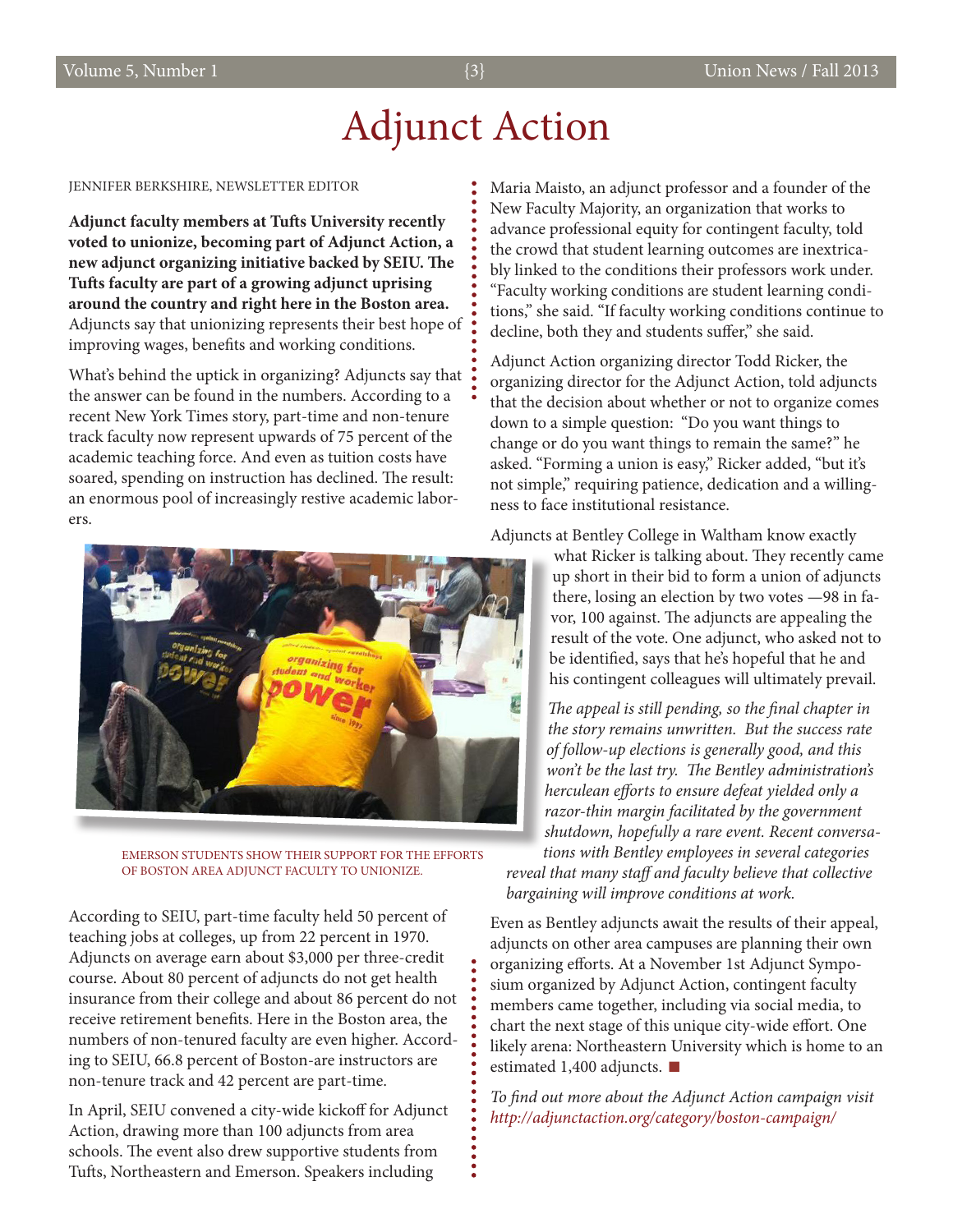## *UMass Faculty Member Runs for President of the MTA*

#### DAN CLAWSON, DEPARTMENT OF SOCIOLOGY, UMASS AMHERST

**An effort is underway to dramatically change the MTA by electing a new president and supporting new policies. The candidate leading this effort is Barbara Madeloni, a faculty member at UMass Amherst. Barbara is an impressive figure, and she is part of a larger movement, Educators for a Democratic Union, that includes K-12 teachers across the state.** 

In addition to our campus unions, faculty members at UMass Amherst and UMass Boston are also part of a statewide union, the Massachusetts Teachers Association (MTA), with 113,000 members, including local colleagues in the Classified Staff Union and Professional Staff Union. The MTA has the potential to be an incredibly powerful force in education and in politics more generally: our members are in just about every city and town, teachers are widely respected, and the MTA has a forty million dollar per year budget.

In the past dozen years, however, the

MTA has not been a leading voice opposing the assault on higher education and on education more generally. Instead of growing an engaged membership to resist the attacks on public education and offering a strong vision, it has tried to limit the damage from one or another assault through compromise. During this time state appropriations have been reduced (substantially), tuition and fees have gone up, students have taken on more debt, and the number of administrators (and their pay) has increased.

Barbara Madeloni wants to make the MTA a leader in refuting attacks on public education and articulating and fighting for a vision of high quality, low cost public higher education. In order to accomplish these goals, she is looking to involve members and allies in building coalitions around a shared commitment to the public good.

Barbara Madeloni was born and raised on Long Island, the seventh of thirteen children, and received a Doctor of Psychology degree. She practiced as a psychotherapist for fifteen years before deciding she needed to be a teacher to address the social and political issues that

mattered to her. After getting a Master of Education degree from UMass/Amherst, she taught high school English at Frontier Regional and in Northampton, and then joined the UMass Secondary Teacher Education faculty where she taught for nine years.

The MTA president is not elected by a vote of the full membership, but rather by a vote of the delegates to the May Annual Meeting. Barbara has been going around



MTA PRESIDENTIAL CANDIDATE BARBARA MADELONI BEING SUPPORTED BY STUDENTS AT UMASS AMHERST LAST FALL. (PHOTO CREDIT: RENE THEBERGE.)

the state, meeting with union boards, and even more so with rank-and-file members, to hear their concerns and their dreams, and to work together to transform the MTA. Her opponent is Tim Sullivan, the sitting vicepresident of the MTA, who had expected to run unopposed.

*Dan Clawson is a sociology professor at UMass Amherst and serves as the MTA board member representing the UMass Amherst Massachusetts Society of Professors and the UMass Boston Faculty Staff Union. To learn more about Barbara Madeloni and Educators for a Democratic Union, visit: www.educatorsforademocraticunion.com*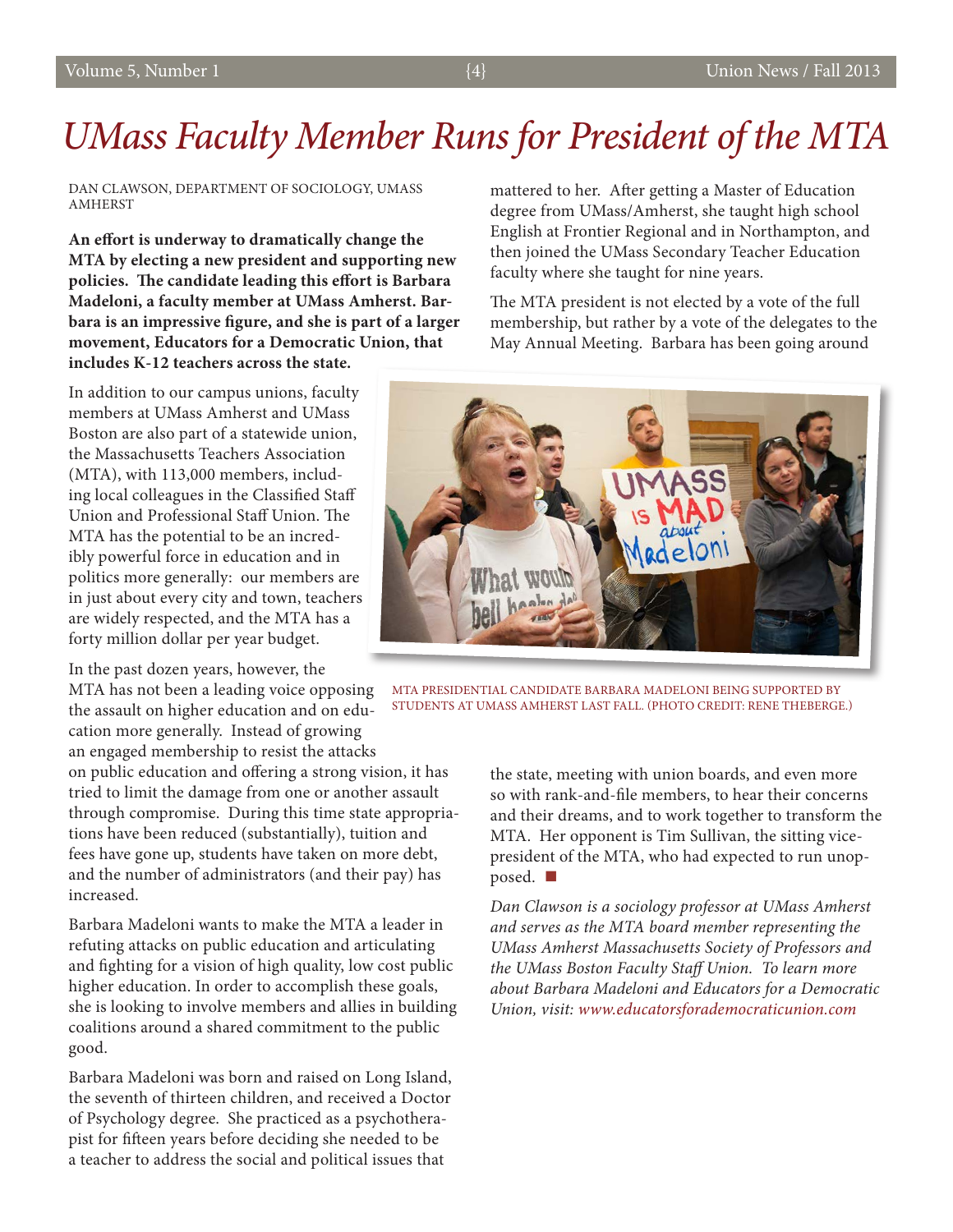### *Scholars for Social Justice*

**•** Interview with Gillian Mason, conducted by Jennifer Berkshire, newsletter editor

#### *Tell us about Scholars for Social Justice—what does the group do?*

Scholars for Social Justice is a group of academics who are invested in social justice and are interested in fighting corporatization both inside and outside of the university. We've currently got just over 300 members and they come from all over the state from Amherst to Boston. We try to amplify their voices and connect them to opportunities for activism on issues that matter most to them.

#### *So members aren't only focused on issues related to higher education then.*

The idea is to build a network of academics but also connecting academics to the larger community. Let me give you an example. Last year the head of the adjunct union at UMass Lowell, Ellen Martins, was dismissed by the university. She was one of the original organizers of the union and Scholars for Social Justice was able to get a petition out that was helpful in union negotiations. Ellen ended up getting her job back. But while all this was going on the members of the adjunct union also mobilized to support workers at Walmart who'd been fired or disciplined for protesting low wages there. It's a great example of what we're capable of doing.

#### *As we detail on page 3, there's a lot of organizing happening among adjuncts in the Boston area. Is Scholars for Social Justice involved in this?*

Absolutely. Many of our members are adjuncts, which isn't surprising given that 75% of university courses are now taught by contingent faculty. We see our primary focus as being about the corporatization of higher education and that process falls heavily on adjuncts, in fact corporatization creates adjuncts.

#### *Talk a little more about this idea of corporatization. What does it mean for students and teachers here in Massachusetts?*

Not only do adjunct and contingent labor make up the bulk of our academic labor force but nonprofit universities are starting to look more and more like for-profit operations. For example, at BU, students can pay a little extra in order to get a penthouse room with a view of the river. Here at UMass Boston, international students who don't meet the admissions criteria can attend the university by



MEMBERS OF THE UNION OF ADJUNCT FACULTY AT UMASS LOWELL AT A RALLY ON BEHALF OF WALMART WORKERS WHO WERE FIRED FOR PROTESTING LOW WAGES AT THE COMPANY.

paying a for-profit company called Navitas. These students, who are typically wealthy, pay Navitas, which then pays UMass Boston. Arrangements like this are more and more common.

#### *Student debt is another big issue that seems like it has the potential to really fuel grassroots activism. Is this something that Scholars for Social Jusitce is interested in?*

I'm glad you asked. As it happens we've got a big meeting coming up on December 3rd (for details see calendar on page 7), it's the inaurural Massachusetts meeting of the Campaign for a Debt Free Future. The meeting is open to students, alumni, adjuncts, tenure-track faculty, union members. We want to find out what kind of work people are already doing and how we can collaborate. One issue that's definitely on our radar though is the idea of debt foregiveness for adjunct faculty. Adjuncts are overwhelmed with debts. Many of them get PhDs or masters degrees and go onto the job market and, if they're lucky, they'll earn \$3K per class. In places where there is a lot of adjunct organizing happening, there are increasing calls for some kind of student debt foregiveness for adjuncts. We got into debt because we wanted to teach and there has to be some accountability in the profession.

*Gillian Mason was an adjunct faculty member at UMass Boston and now works as an organizer for Massachusetts Jobs with Justice. For more information about Scholars for Social Justice contact gillian@massjwj.net.*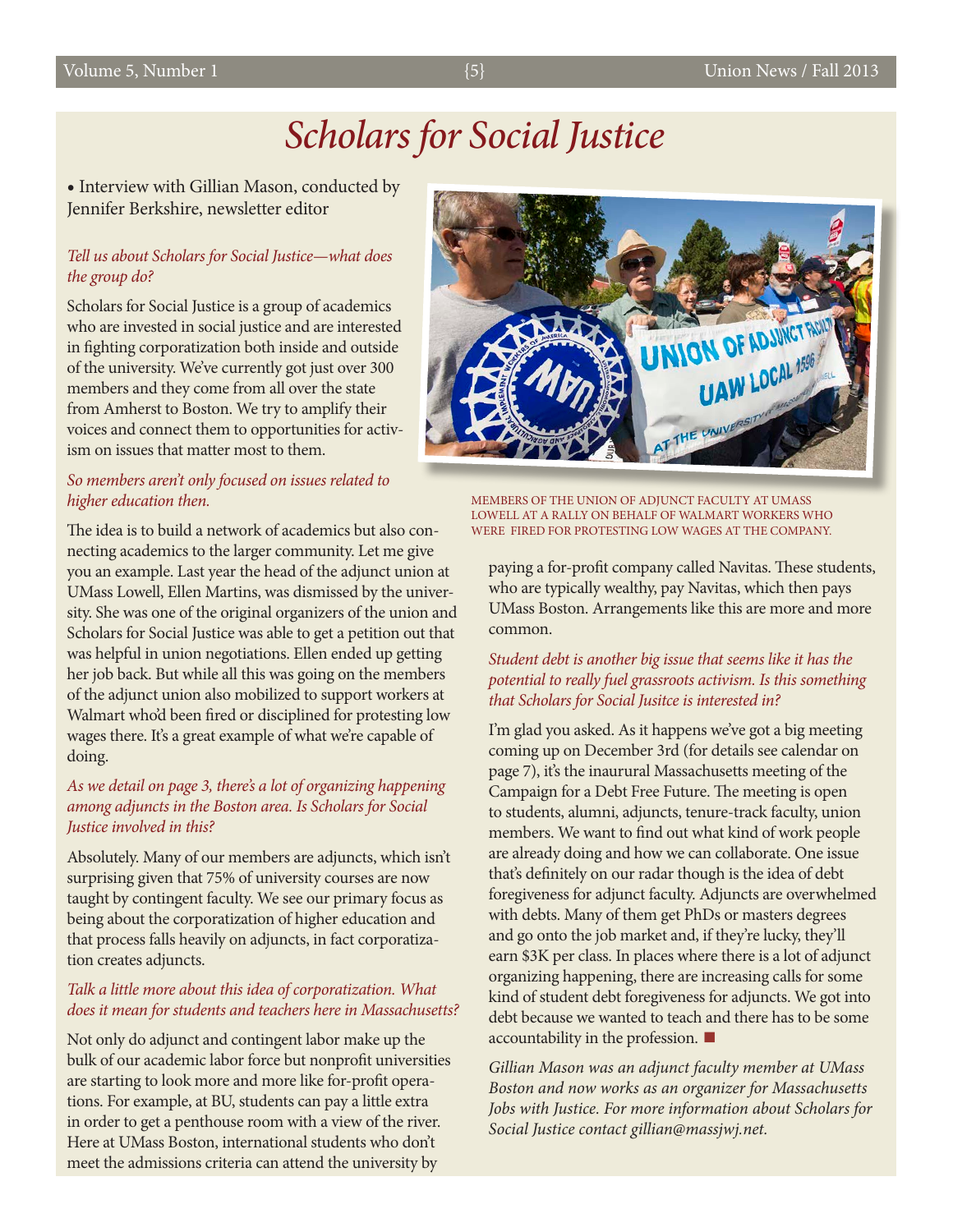# *Flexible Sabbatical Policy Explained*

#### MICHELLE GALLAGHER, MTA CONSULTANT

Prior to the 09-12 contract, calculating sabbatical time was a simple affair. Tenured faculty with 6 years of service could take a full-year sabbatical at 50% pay or a one semester sabbatical at 100% pay. Once the sabbatical was over, faculty members would be eligible for a subsequent sabbatical after another 6 years. While this worked well for many of our members it presented a number of problems for others. Not all faculty members could adhere to a rigid 6 year wait between sabbaticals to conduct their research. For them unique and time sensitive opportunities to conduct research often presented themselves after 2, 3, 4, or 5 years rather than 6.

Enter the flexible sabbatical leave policy which the FSU negotiated for the 09-12 contract. The flexible sabbatical policy allows tenure system faculty to accumulate credit toward sabbatical for each semester of work. Credits can be banked (if desired) so that the leave can be taken when opportunities arise, rather than only during every seventh year of employment. This policy allows for a full year/full pay sabbatical to be taken if enough credits are banked. It prevents the loss of sabbatical credits if you choose to delay taking your sabbatical beyond year seven. It also allows sabbaticals to be taken early.

This is how it works: after six years of full-time equivalent service, tenured faculty members will be eligible for a one semester sabbatical leave at 100% of salary, a full academic year of sabbatical leave at 50% of salary, or two non‐consecutive semesters of sabbatical leave each at half salary (for part-time faculty members, full-time faculty members who were previously part-time, or calendar year faculty members these percentages will vary- contact the FSU office for details). In other words, a tenured faculty member's first sabbatical must be taken in the 'traditional' way. But once the first sabbatical leave is taken, subsequent sabbatical leaves can be taken in three ways:

- Single semester at a pay rate determined by the accrued sabbatical credits, up to a maximum of 100% of your salary
- Full year at a pay rate determined by the accrued sabbatical credits, up to a maximum of 100% of your salary
- Two non-consecutive semesters at a pay rate determined by the accrued sabbatical credits, up to a maximum of 100% of your salary

*Note: A chart showing year‐by‐year eligibility for sabbatical leave is available at the FSU website under Contracts and Related Documents.* 

Tenured faculty members will be eligible for subsequent sabbatical leaves at a salary percentage based on their accrued semesters of full‐time equivalent qualified service. Qualified service includes all semesters after the initial sabbatical leave that have not been used for any prior sabbatical leave up to 100% pay. Qualified service excludes any year during which a sabbatical leave is taken. Faculty members may determine the number of sabbatical credits they devote to any sabbatical leave. (Faculty members should be aware that any sabbatical leave taken at less than 50% pay will suspend payment of benefits during that sabbatical leave.)

Here are a couple of examples of how a faculty member could use the flexible sabbatical:

1) A faculty member is granted tenure after 6 years. They begin their first sabbatical at the start of their 7th year (remember, the first sabbatical is either 1 semester at full pay or 2 semesters at half-pay each). Now, instead of waiting another 6 years for their 2nd sabbatical the faculty member decides to take a 2nd sabbatical two years after the end of their 1st sabbatical. Looking at the chart, you see that 2 years (or 4 semesters of credit) would allow the faculty member to be paid 33% of their salary for a one semester sabbatical or 16.7% of their salary for a 2 semester sabbatical.

2) A faculty member is granted tenure after 6 years. They begin their first sabbatical at the start of their 7th year. Instead of waiting 6 years for their 2nd sabbatical the faculty member decides to take a 2nd sabbatical 10 years after the end of their 1st sabbatical. Looking at the chart, you see that 10 years (or 20 semesters of credit) would allow the faculty member to take a 1 semester sabbatical at 100% of their salary and a 2 semester sabbatical at 83.3% of their salary.

An important note needs to be added to example #2. If the faculty member takes a single semester sabbatical they would accumulate enough credits to be paid more than 100% of their salary. However, 100% of salary is the maximum allowed under the sabbatical leave policy. Furthermore, those credits do not carry over once the sabbatical is completed (this applies to both single and two semester sabbaticals).<br>
Continued on top of next page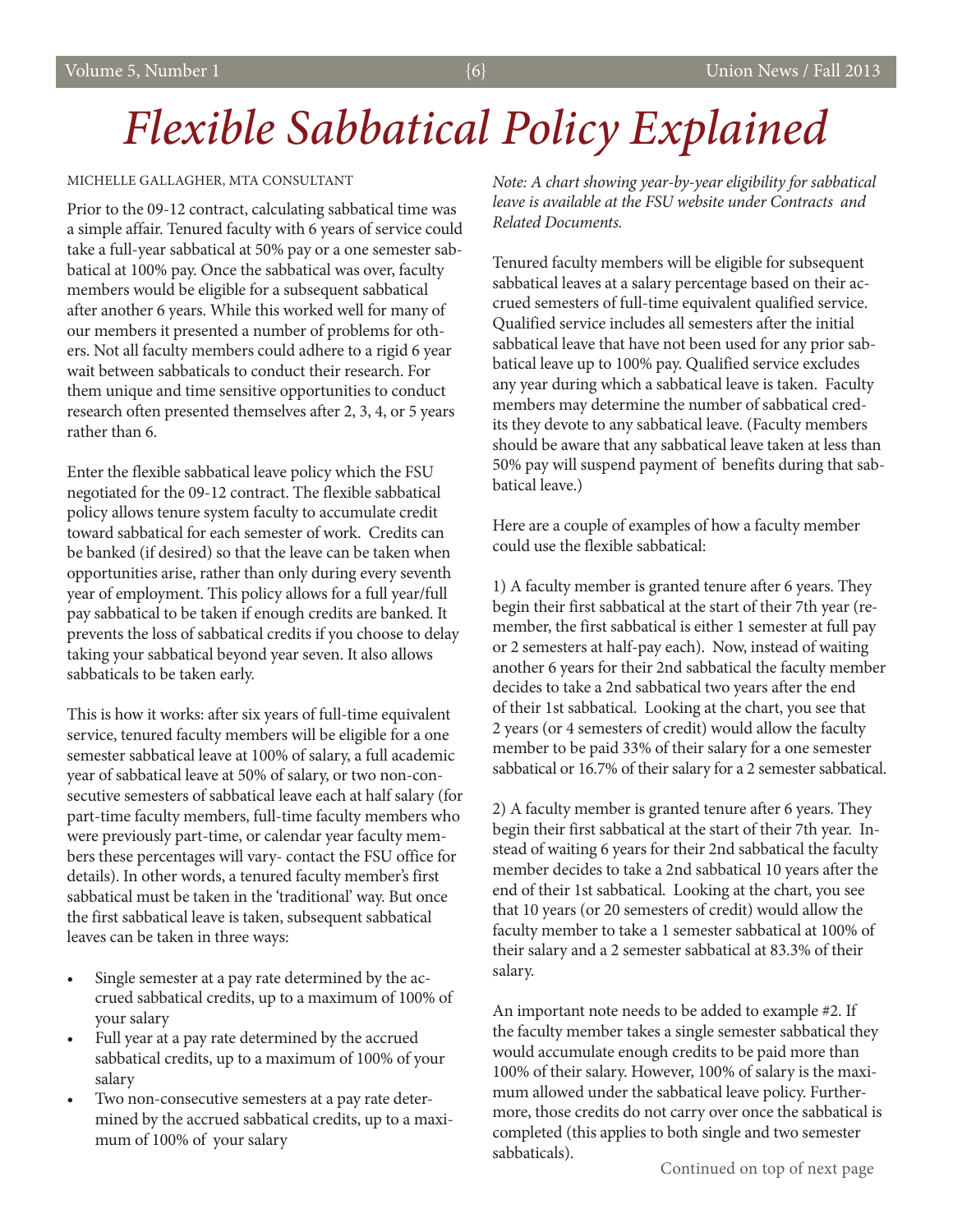#### Flexible Sabbatical Policy, continued

In other words, a faculty member who takes a sabbatical 10 years after their prior sabbatical as in example #2 and the faculty member who takes a sabbatical 7 years after their prior sabbatical will both finish their sabbaticals with zero sabbatical credits. As we enter into negotiations for the next contract the FSU will be looking to have the flexible sabbatical language changed so that any remaining sabbatical credits would be carried over when a sabbatical is completed rather than discarded.

Now that you know how the flexible sabbatical policy works you can start to plan your sabbaticals accordingly.▪

## Calendar of Events

**Mass. Campaign for a Debt Free Future Inaugural Meeting When**: Tuesday, December 3, 6:00- 7:30PM



**Where**: United for a Fair Economy, 1 Milk Street, Boston, fifth floor

The Campaign for a Debt-Free Future

is uniting students, alumni, faculty, and workers in the fight to lower our student debt and make higher education accessible and affordable to all. RSVP to Gillian@ massjwj.net or call/text 617-470-7409.

#### **Negotiation Committee Meeting**

**When**: Tuesday, December 3, noon

**Where**: Quinn/2/81A (Union conference room). Join us to review unit member responses to the bargaining survey and other relevant information to develop a comprehensive list of issues/concerns with recommendations for the MSP/FSU Bargaining Team.

#### **NTT Caucus Meeting**

**When**: Friday, December 6, 3:30-5:00 **Where**: School for the Environment Conference Room: S-1-012.

Note: The School for the Environment (formally EEOS) is located in the existing Science Building (not the new one which is under construction). When you enter the School for the Environment area, the conference room is immediately on the right.

#### **FSU Executive Committee**

**When**: Monday, December 16, noon **Where**: Quinn/2/81A (Union conference room).

### English Department Now Home to Official FSU Subcommittee

JOHN HESS, *ENGLISH*

Benjamin Franklin once astutely observed that small everyday actions and improvements are what lead to great achievements. These are wise words and I think they apply to union work as much as to Franklin's reform projects. It is the everyday small actions that build a trust and a culture around and about the FSU. If the FSU can become a part of the daily experience of its members, then it is solidly grounded. In this vein I would like to report about a recent medium-sized step forward in the English Department that was built upon patient and constant work over several years.

In the recent reorganization of the Freshman English section of the Department, an FSU sub-committee was established as a permanent part. The English Department has always been friendly and supportive of the FSU, but this recent achievement officially affirms the importance of the FSU, enshrines the union even deeper into the departmental culture, provides a recognized vehicle for department members to relate to the FSU, and facilitates the training of future activists.

At every semester-ending gathering of the FE faculty we ensured that there would be a presentation by the FSU to speak about the union and make sure members understood their contract, their rights, and their obligations. We also made sure that when members came to us with questions or issues those issues were promptly addressed and resolved as best they could be, thus building the trust that is essential if any union is to function effectively and to grow over time. In this way, FE members have come to rely upon the union, know their rights and be willing to assert them when necessary.

I think what has happened in the English Department could well be a kind of template for other departments, while still keeping in mind that not every department has had enlightened leadership as in English and many departments are much smaller. I think that as the FSU moves forward it is important to recognize what real, effective militancy is as opposed to bombastic "sturm und drang," and to develop strategies and policies that reflect the wisdom of Franklin's advice. I would be glad to speak with anyone who has any curiosity about what we have done in English.  $\blacksquare$ 

*If you'd like more information write to john.hess@umb.edu*